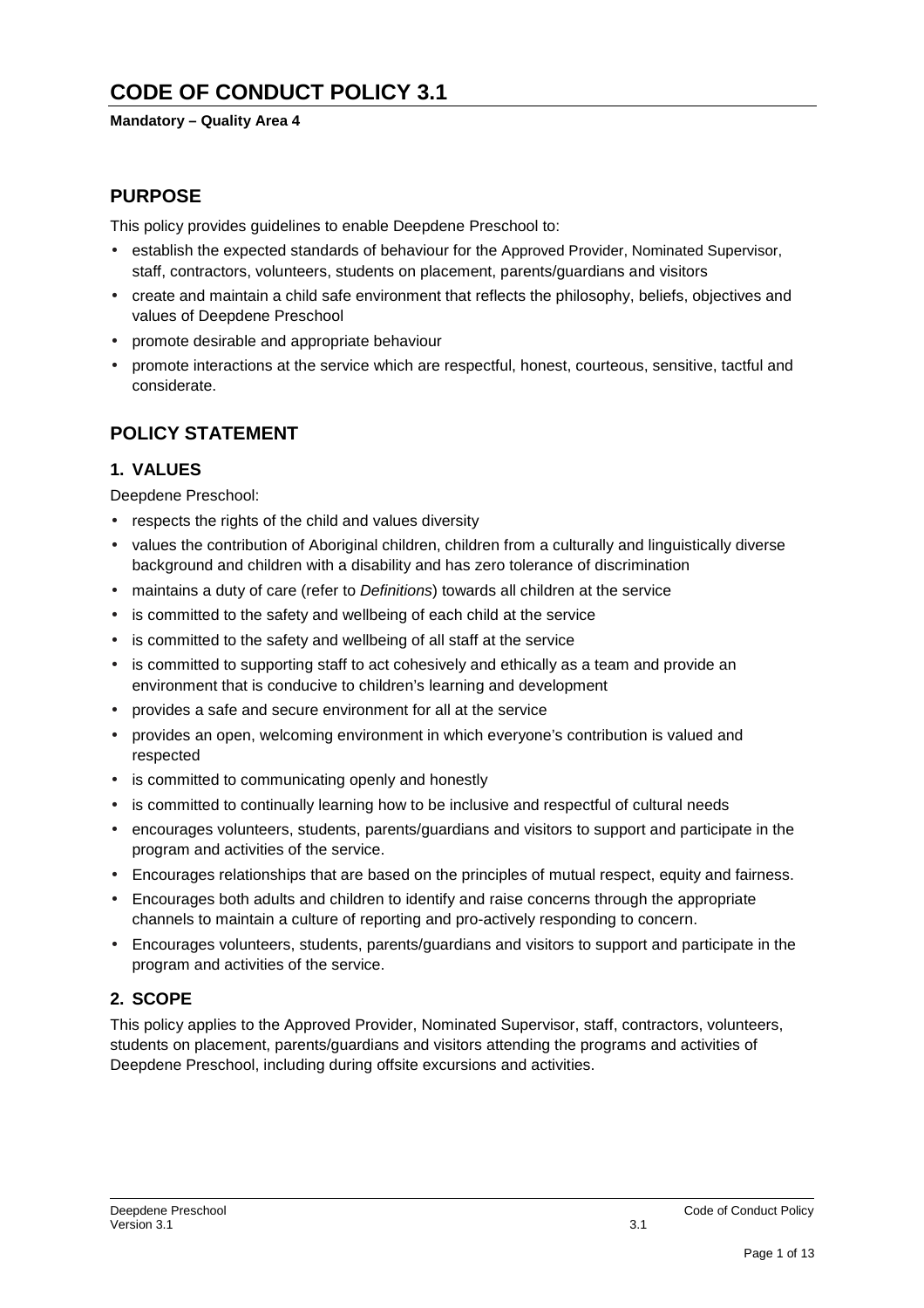## **3. BACKGROUND AND LEGISLATION**

### **Background**

Codes of conduct establish standards of behaviour to be followed and define how individuals are expected to behave towards each other, towards the children in their care, and towards other organisations and individuals in the community.

The Approved Provider, Nominated Supervisor and staff have a duty of care to the children attending the service and must ensure 'that every reasonable precaution is taken to protect children being educated and cared for by the service from harm and from any hazard likely to cause injury' (National Law: Section 167).

The National Quality Standard requires that staff are respectful and ethical and that 'professional standards guide practice, interactions and relationships' (National Quality Standard: 4.2 and 4.2.2).

Employers also have a legal responsibility to provide, as far as is practicable, a safe workplace that is free from discrimination, bullying and harassment.

Child Safe Standard 3 requires services to develop and review codes of conduct that establish clear expectations for appropriate behaviour with children including:

- how to respond to risks adults may pose to children or that children may pose to each other
- how to ensure the cultural safety of Aboriginal children and culturally and linguistically diverse children
- how to be inclusive of all children, including children with a disability.

A Code of Conduct should be informed by the service's philosophy, beliefs and values, and based on ethical principles of mutual respect, equity and fairness. Consideration should be given to the Victorian Teaching Profession Code of Conduct and the Code of Ethics and to the Early Childhood Australia's Code of Ethics in developing the code of conduct.

The Approved Provider must ensure that the Nominated Supervisor, staff, contractors, volunteers, students on placement, parents/guardians, children and others attending the programs and activities of Deepdene Preschool adhere to the expectations outlined in the Code of Conduct when communicating to and interacting with:

- children at the service and their parents and family members
- each other
- others in the community.

### **Legislation and standards**

Relevant legislation and standards include but are not limited to:

- Charter of Human Rights and Responsibilities Act 2006 (Vic)
- Child Safe Standards (Vic)
- Children, Youth and Families Act 2005 (Vic)
- Child Wellbeing and Safety Act 2005 (Vic)
- Disability Discrimination Act 1992 (Cth)
- Education and Care Services National Law Act 2010: Sections 166, 167, 173, 174
- Education and Care Services National Regulations 2011: Regulations 83, 155, 156, 157, 168, 170, 171, 174, 175, 176
- Equal Opportunity Act 2010 (Vic)
- Fair Work Act 2009 (Cth)
- Fair Work Regulations 2009 (Cth)
- National Quality Standard, Quality Area 4: Staffing Arrangements
	- − Standard 4.2: Educators, coordinators and staff members are respectful and ethical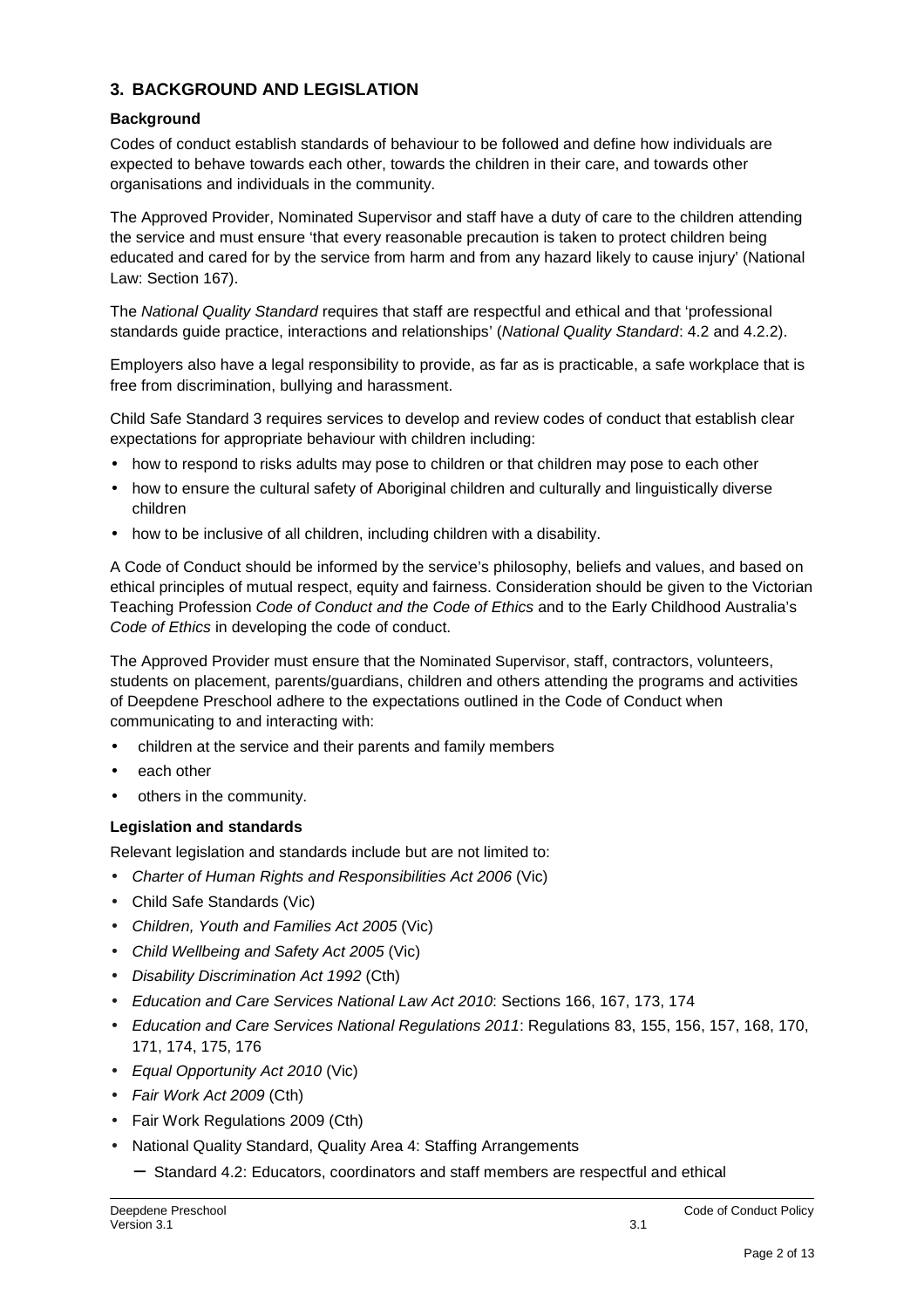- − Element 4.2.1: Professional standards guide practice, interactions and relationships
- Occupational Health and Safety Act 2004
- Occupational Health and Safety Regulations 2007
- Racial Discrimination Act 1975
- Racial and Religious Tolerance Act 2001 (Vic)
- Sex Discrimination Act 1984 (Cth)
- Victorian Institute of Teaching The Victorian Teaching Profession Code of Conduct
- Victorian Institute of Teaching The Victorian Teaching Profession Code of Ethics

The most current amendments to listed legislation can be found at:

- Victorian Legislation Victorian Law Today: http://www.legislation.vic.gov.au
- Commonwealth Legislation Federal Register of Legislation: https://www.legislation.gov.au/

### **4. DEFINITIONS**

The terms defined in this section relate specifically to this policy. For commonly used terms e.g. Approved Provider, Nominated Supervisor, Notifiable Complaints, Serious Incidents, Duty of Care, Regulatory Authority etc. refer to the General Definitions section of this manual.

**Behaviour:** the way in which one acts or conducts oneself, especially towards others.

**Bullying:** Repeated verbal, physical, social or psychological behaviour that is harmful and involves the misuse of power by an individual or group towards one or more persons. Bullying occurs when one or more people deliberately and repeatedly upset or hurt another person, damage their property, reputation or social acceptance.

**Duty of care:** A common law concept that refers to the responsibilities of organisations to provide people with an adequate level of protection against harm and all reasonable foreseeable risk of injury.

**Ethical conduct:** Behavior which reflects values or a code of conduct.

**Harassment:** When someone is demeaning, derogatory or intimidating towards another person. Harassment includes:

- racial taunts
- taunts about sexual orientation or gender identity
- sexual harassment: unwelcome physical, verbal or written behaviour of a sexual nature
- repeated insulting remarks.

**Investigator:** A person/staff member assigned or organization engaged with the responsibility of investigating suspected breaches of the Code of Conduct by the Approved Provider.

**Notifiable complaint:** A complaint that alleges a breach of the Education and Care Services National Act or Regulation, or alleges that the health, safety or wellbeing of a child at the service may have been compromised. Any complaint of this nature must be reported by the Approved Provider to the secretary of DET within 24 hours of the complaint being made (Section 174(2)(b), Regulation 176(2)(b)). Written reports to DET must include:

- details of the event or incident
- the name of the person who initially made the complaint
- if appropriate, the name of the child concerned and the condition of the child, including a medical or incident report (where relevant)
- contact details of a nominated member of the Grievances Subcommittee/investigator
- any other relevant information.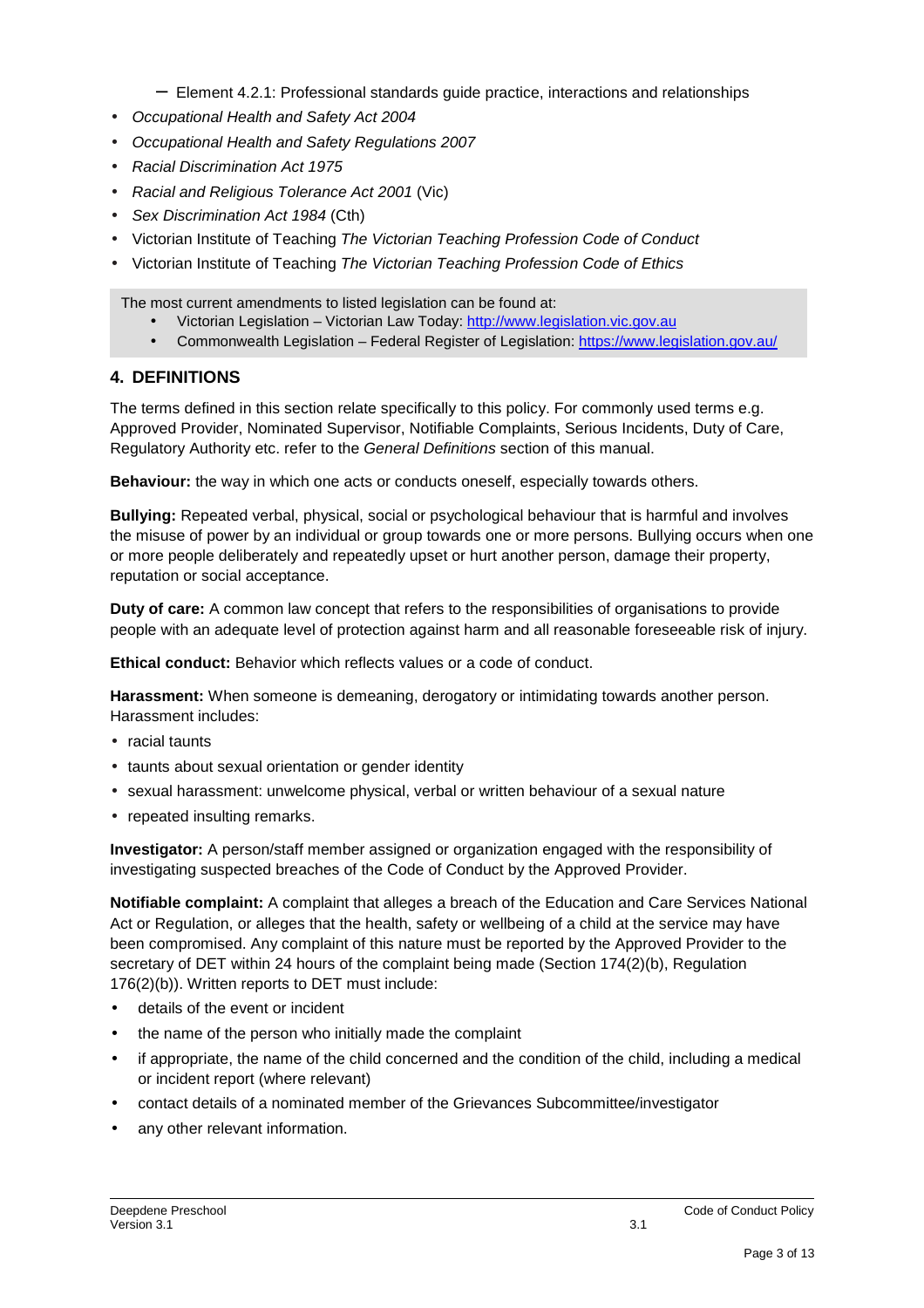Written notification of complaints must be submitted via the National Quality Agenda IT system (NQAITS): http://www.acecqa.gov.au/national-quality-agenda-it-system. If the Approved Provider is unsure whether the matter is a notifiable complaint, it is good practice to contact DET for confirmation.

**Respect:** Demonstrating regard for the rights of individuals, for different values and points of views.

**Serious incident:** A serious incident is defined as (regulation 12):

- the death of a child
	- while being cared for by an education and care service; or
	- following an incident while being educated and cared for by an education and care service
- any incident involving serious injury or trauma to, or illness of, a child while being educated and cared for by an education and care service -
	- which a reasonable person would consider required urgent medical attention from a registered medical practitioner (examples include broken limbs or anaphylaxis reaction) attention of a registered medical practitioner; or
	- for which the child attended, or ought reasonably to have attended a hospital.
- any incident where the attendance by emergency services at the education and care service premises was sought, or ought reasonably to have been sought
- any circumstances where a child being educated and cared for by an education and care service appears to be missing or cannot be accounted for;
	- appears to have been taken or removed from the education and care services premises in a manner that contravenes National Regulations;
	- is mistakenly locked in or locked out of the education and care service premises or any part of the premises.

The Regulatory Authority must be notified of a serious incident (section 174(2)(a)) **in writing in the case of:** 

- the death of a child, as soon as practicable but within 24 hours of the death, or the time that the person becomes aware of the death
- any other serious incident, within 24 hours of the incident or the time that the person becomes aware of the incident

Written notification of serious incidents must be submitted via the ACECQA portal using the appropriate forms at http://acecqa.gov.au/notifications.

**Support:** Work in a co-operative and positive manner.

**Physical attack:** the direct or indirect application of force by a person to the body of, or to clothing or equipment worn by another person, where that application creates a risk to health and safety. **Sexual harassment:** includes offensive gestures, leering, staring or suggestive comments about a person's physical appearance, inappropriate physical contact, unwanted invitations of a sexual manner, sexually orientated jokes, sending of obscene letters, notes, telephone texts or emails. **Threat:** a statement or behaviour that causes a person to believe they are in danger of being physically attacked.

**Unreasonable behaviour:** includes actions of individuals or a group and may involve using a system of work as a means of victimising, humiliating, undermining, or threatening.

Verbal harassment: includes name-calling, offensive language, putting people down.

## **5. SOURCES AND RELATED POLICIES**

### **Sources**

- Early Childhood Australia, Code of Ethics: www.earlychildhoodaustralia.org.au
- United Nations, The Universal Declaration of Human Rights: http://www.un.org/en/universaldeclaration-human-rights/
- United Nations, Convention on The Rights of the Child: http://www.unicef.org/crc/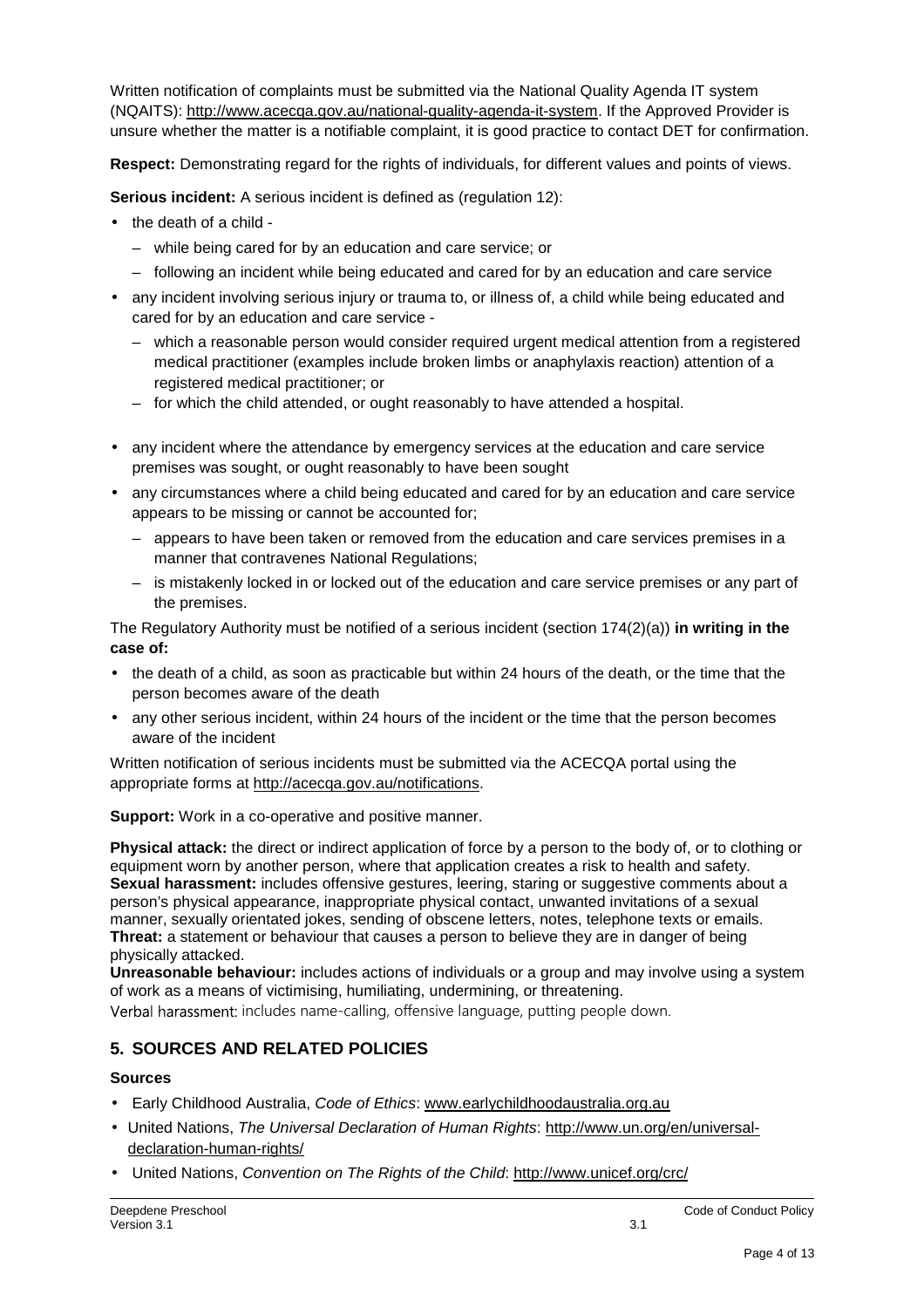- Victoria Legal Aid: www.legalaid.vic.gov.au
- Victorian Institute of Teaching The Victorian Teaching Profession Code of Conduct and Code of Ethics: http://www.vit.vic.edu.au
- Commission for Children and Young People: www.ccyp.vic.gov.au

### **Related policies**

- Child Safe (formerly Child Protection) Policy
- Complaints and Grievances Policy
- Delivery and Collection of Children Policy
- Interactions with Children Policy
- Occupational Health and Safety Policy
- Privacy and Confidentiality Policy
- Relaxation and Sleep Policy
- Staffing Policy
- Inclusion and Equity
- Information Communication Technology
- Tobacco, Alcohol and other Drugs

## **RESPONSIBILITIES**

### **The Approved Provider is responsible for:**

| <b>RESPONSIBILITIES</b>                                                                                                                                                                    | with management or contro<br>Approved provider and persons | persons in day-to-day charge<br>Nominated supervisor and | educators and all other staff<br>Early childhood teachers, | Parents/guardians | students<br>Contractors, volunteers and |
|--------------------------------------------------------------------------------------------------------------------------------------------------------------------------------------------|------------------------------------------------------------|----------------------------------------------------------|------------------------------------------------------------|-------------------|-----------------------------------------|
| Providing a safe environment for everyone attending the<br>programs and activities of Deepdene Preschool                                                                                   | √                                                          | $\sqrt{ }$                                               | $\sqrt{}$                                                  |                   |                                         |
| Providing a workplace that is free from unlawful discrimination,<br>harassment, victimisation and bullying where all persons<br>attending are treated with dignity, courtesy and respect   | $\sqrt{}$                                                  | $\sqrt{}$                                                | $\sqrt{}$                                                  |                   |                                         |
| Ensuring that the children educated and cared for at Deepdene<br>Preschool are protected from harm and from any hazard likely<br>to cause injury (National Law: Section 167)               | $\sqrt{}$                                                  | $\sqrt{}$                                                | $\sqrt{}$                                                  |                   |                                         |
| Providing guidance through leadership and by being a positive<br>role model; putting children first, prioritising training and<br>education and having a culture of continuous improvement | $\sqrt{}$                                                  | $\sqrt{ }$                                               |                                                            |                   |                                         |
| Developing, updating and reviewing Code of Conduct for<br>Deepdene Preschool in collaboration with all stakeholders<br>within the service (refer to Attachments 1 and 3)                   | $\sqrt{}$                                                  | $\sqrt{ }$                                               | $\sqrt{}$                                                  | $\sqrt{}$         |                                         |
| Ensuring that early childhood teachers/educators/other staff,<br>volunteers, students and parents/guardians are provided with a                                                            | $\sqrt{}$                                                  | $\sqrt{ }$                                               |                                                            |                   |                                         |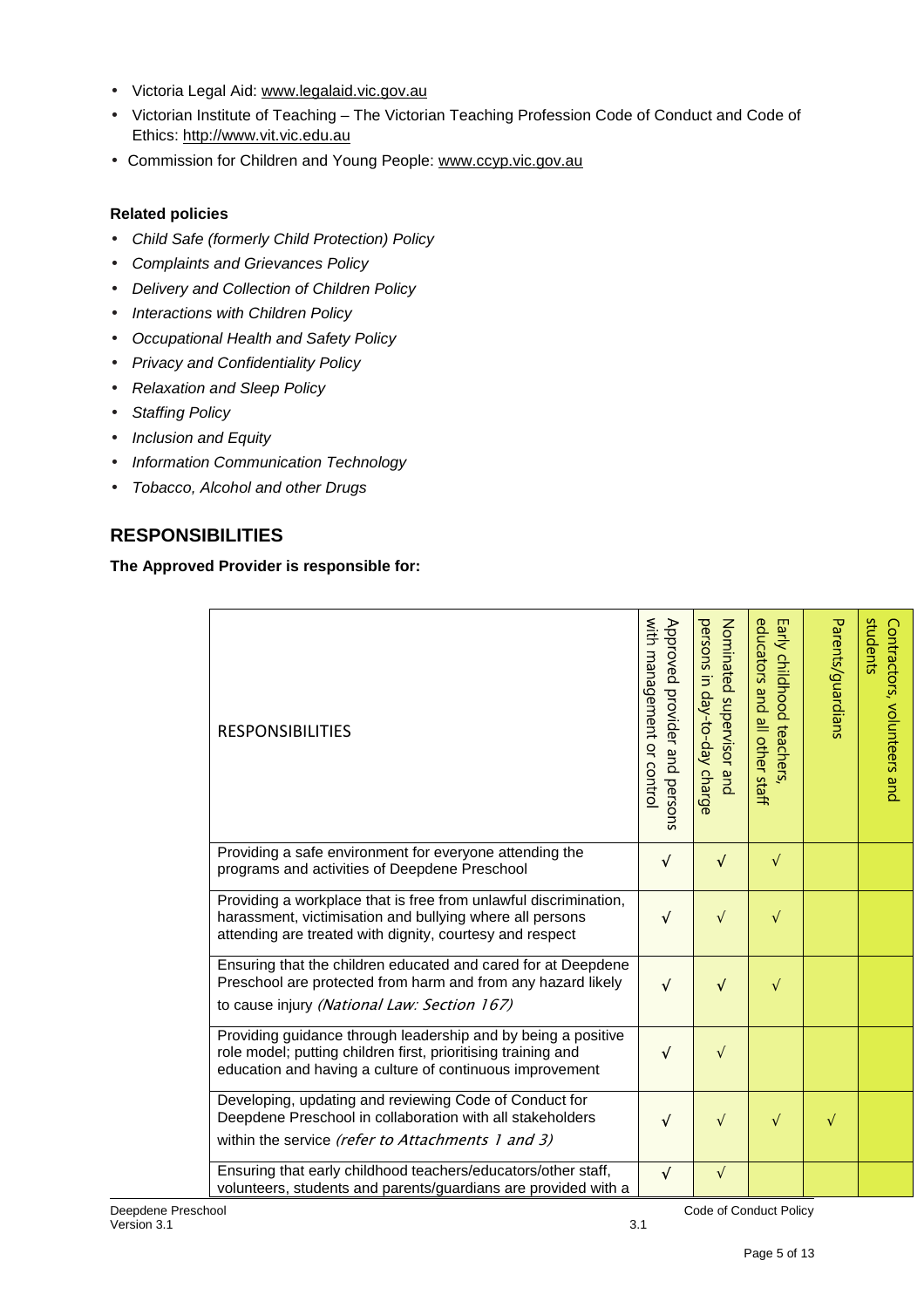| copy of this policy on employment, engagement or enrolment<br>at the service and that the current codes of conduct are<br>publicly displayed and promoted to everyone including<br>contractors and visitors                                                                                                                                                                                                                               |           |            |           |           |           |
|-------------------------------------------------------------------------------------------------------------------------------------------------------------------------------------------------------------------------------------------------------------------------------------------------------------------------------------------------------------------------------------------------------------------------------------------|-----------|------------|-----------|-----------|-----------|
| Ensuring that the codes of conduct are regularly discussed at<br>staff meetings to reinforce expectations                                                                                                                                                                                                                                                                                                                                 | $\sqrt{}$ | $\sqrt{ }$ |           |           |           |
| Developing a culture of accountability within the service for<br>complying with the code of conduct and responding when<br>behavioural expectations are not adhered to                                                                                                                                                                                                                                                                    | $\sqrt{}$ | $\sqrt{}$  | $\sqrt{}$ | $\sqrt{}$ | $\sqrt{}$ |
| Ensuring that all children being educated and cared for at<br>Deepdene Preschool are protected from harm and any hazard<br>likely to cause injury (National Law: Section 167)                                                                                                                                                                                                                                                             | $\sqrt{}$ | $\sqrt{ }$ | $\sqrt{}$ |           |           |
| Providing an environment that encourages positive<br>interactions, supports constructive feedback and holds one<br>another to the codes of conduct                                                                                                                                                                                                                                                                                        | $\sqrt{}$ | $\sqrt{}$  | $\sqrt{}$ | $\sqrt{}$ |           |
| Ensuring that parents/guardians of a child attending the<br>service can enter the service premises at any time that the<br>child is being educated and cared for (Regulation 157),<br>except where this may pose a risk to the safety of children or<br>staff, or conflict with any duty of care of the approved provider,<br>nominated supervisor or early childhood teachers and<br>educators under the National Law: Section 167 & 171 | $\sqrt{}$ | $\sqrt{}$  |           |           |           |
| Ensuring that contractors, volunteers, parent/guardians,<br>students or visitors at the service are not placed in a situation<br>where they are left alone with a child                                                                                                                                                                                                                                                                   | $\sqrt{}$ | $\sqrt{}$  | $\sqrt{}$ |           |           |
| Respecting individual abilities, needs, cultural practices and<br>beliefs in all interactions, both verbal and non-verbal. Paying<br>particular attention to the needs of Aboriginal and Torres strait<br>Islander children, children with disability and children from<br>CALD backgrounds                                                                                                                                               | $\sqrt{}$ | $\sqrt{}$  | $\sqrt{}$ | $\sqrt{}$ |           |
| Engaging in open, two-way communication with families and<br>communities about the service's child safety approach and<br>providing relevant and accessible information                                                                                                                                                                                                                                                                   | $\sqrt{}$ | $\sqrt{}$  | $\sqrt{}$ |           |           |
| Ensuring all staff, contractors, volunteers and students do not<br>consume or are under the influence of alcohol or be affected<br>by drugs (refer to Tobacco, Alcohol and other Drugs<br>Policy)                                                                                                                                                                                                                                         | √         | √          |           |           |           |
| Not consuming or being under the influence of alcohol or be<br>affected by drugs (refer to Tobacco, Alcohol and other<br>Drugs Policy)                                                                                                                                                                                                                                                                                                    | √         | $\sqrt{}$  | √         | $\sqrt{}$ |           |
| Notifying DET within 24 hours of a serious incident (refer to<br>Definitions) or of a notifiable complaint being made (refer to<br>Definitions) at the service (National Law: Sections<br>174(2)(b) and 174(4), National Regulations: Regulations<br>$175(2)(c)$ and $176(2)(b)$ ) via the NQAITS                                                                                                                                         | √         | V          |           |           |           |
| Referring notifiable complaints (refer to Definitions),<br>grievances or complaints that are unable to be resolved<br>appropriately and in a timely manner to the Grievances<br>Subcommittee/investigator (refer to Complaints and<br>Grievances Policy)                                                                                                                                                                                  | √         | V          |           |           |           |

Code of Conduct Policy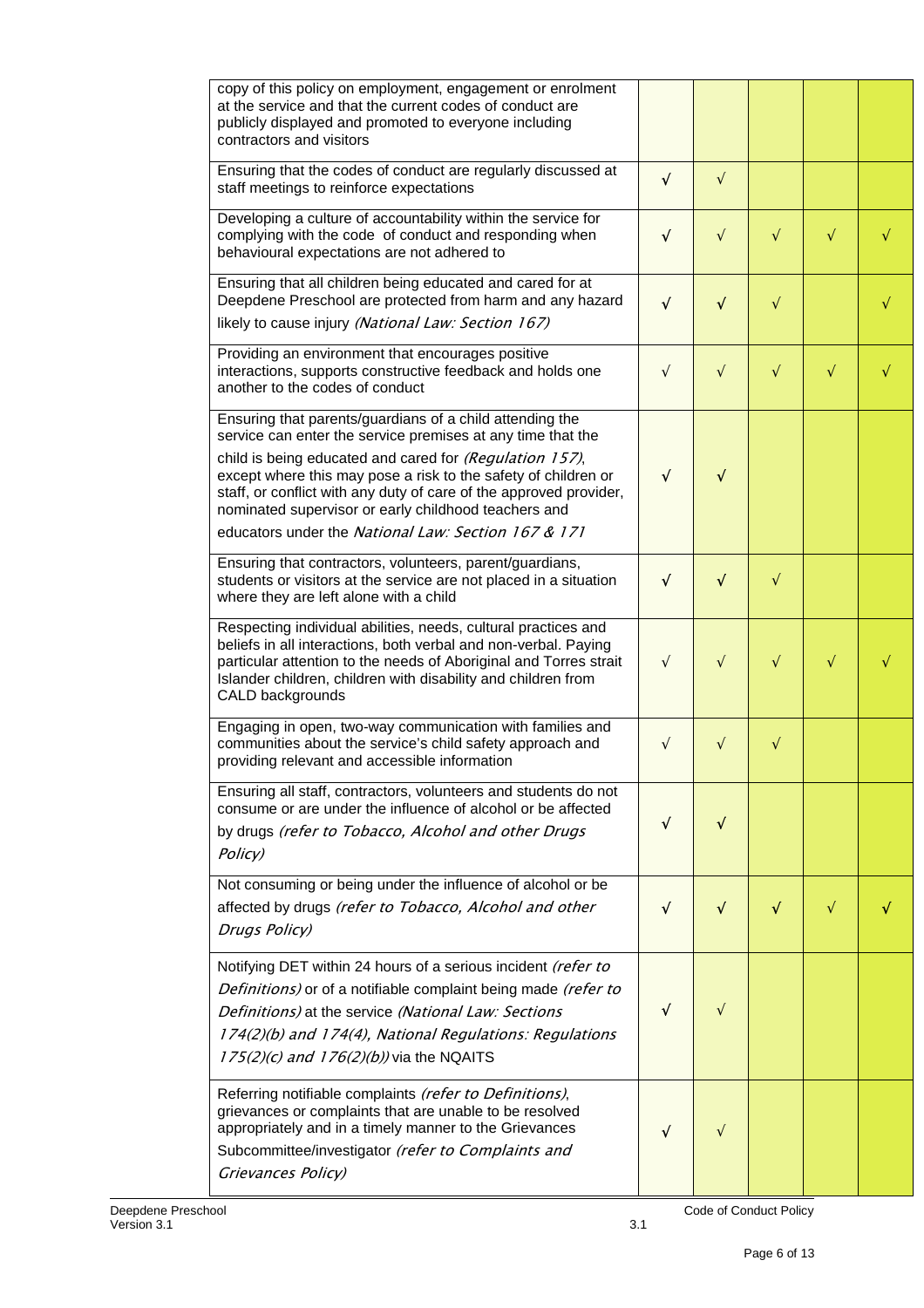| Notifying Worksafe of any reportable incidences (refer to<br>Definitions) that have occurred in the workplace                                                                                                                                                                  | V          | $\sqrt{}$  |           |           |           |
|--------------------------------------------------------------------------------------------------------------------------------------------------------------------------------------------------------------------------------------------------------------------------------|------------|------------|-----------|-----------|-----------|
| Activating the Complaints and Grievances Policy on<br>notification of a breach of the Code of Conduct Policy                                                                                                                                                                   | $\sqrt{ }$ | $\sqrt{}$  |           |           |           |
| Taking appropriate disciplinary or legal action, or reviewing the<br>terms of employment in the event of misconduct or a serious<br>breach of the Code of Conduct Policy                                                                                                       | $\sqrt{ }$ |            |           |           |           |
| Contacting police in an emergency situation where it is<br>believed that there is an immediate risk, such as when<br>violence has been threatened or perpetrated or where sexual<br>abuse or grooming is suspected as outlined in the Child Safe<br><b>Environment Policy.</b> | $\sqrt{}$  | $\sqrt{}$  | $\sqrt{}$ | $\sqrt{}$ |           |
| Reading the Code of Conduct Policy (refer to Attachment<br>1) and signing the Code of Conduct Acknowledgement for staff<br>(refer to Attachment 2) and that these are filed with<br>individual staff records upon engagement in the service                                    |            | $\sqrt{}$  | $\sqrt{}$ |           |           |
| Adhering to the Code of Conduct at all times                                                                                                                                                                                                                                   | $\sqrt{}$  | $\sqrt{}$  | √         | √         |           |
| Informing the approved provider in the event of a serious<br>incident (refer to Definitions), of a notifiable complaint (refer<br>to Definitions) or of a breach of the Code of Conduct Policy                                                                                 |            | $\sqrt{}$  | $\sqrt{}$ |           |           |
| Providing an environment that encourages positive<br>interactions, supports constructive feedback and holds one<br>another to the codes of conduct                                                                                                                             | $\sqrt{ }$ | $\sqrt{}$  | $\sqrt{}$ |           |           |
| Ensuring that parents/guardians, students and volunteers sign<br>the Code of Conduct Acknowledgement (refer to Attachment<br>4)                                                                                                                                                | $\sqrt{ }$ | $\sqrt{}$  |           | $\sqrt{}$ |           |
| Ensuring children can access abuse prevention programs and<br>information                                                                                                                                                                                                      | $\sqrt{ }$ | $\sqrt{ }$ | $\sqrt{}$ |           |           |
| Understanding and accepting that serious breaches of this<br>code will be deemed misconduct and may lead to disciplinary<br>or legal action, or a review of their employment                                                                                                   |            | $\sqrt{ }$ | $\sqrt{}$ | $\sqrt{}$ |           |
| Being attentive to signs of harm and facilitating child-friendly<br>ways for children to communicate and raise their concerns                                                                                                                                                  | $\sqrt{ }$ | $\sqrt{ }$ | $\sqrt{}$ |           | √         |
| Reporting and acting on any concerns or observed breaches of<br>this Code of Conduct Policy                                                                                                                                                                                    |            | $\sqrt{}$  | $\sqrt{}$ | $\sqrt{}$ | √         |
| Ensuring duties are performed in a professional, safe and<br>satisfactory manner at all times.                                                                                                                                                                                 | $\sqrt{ }$ | $\sqrt{}$  | $\sqrt{}$ |           | $\sqrt{}$ |
| BOLD tick $\sqrt{}$ indicates legislation requirement                                                                                                                                                                                                                          |            |            |           |           |           |

# **EVALUATION**

In order to assess whether the values and purposes of the policy have been achieved, the Approved Provider will:

• regularly seek feedback from everyone affected by the policy regarding its effectiveness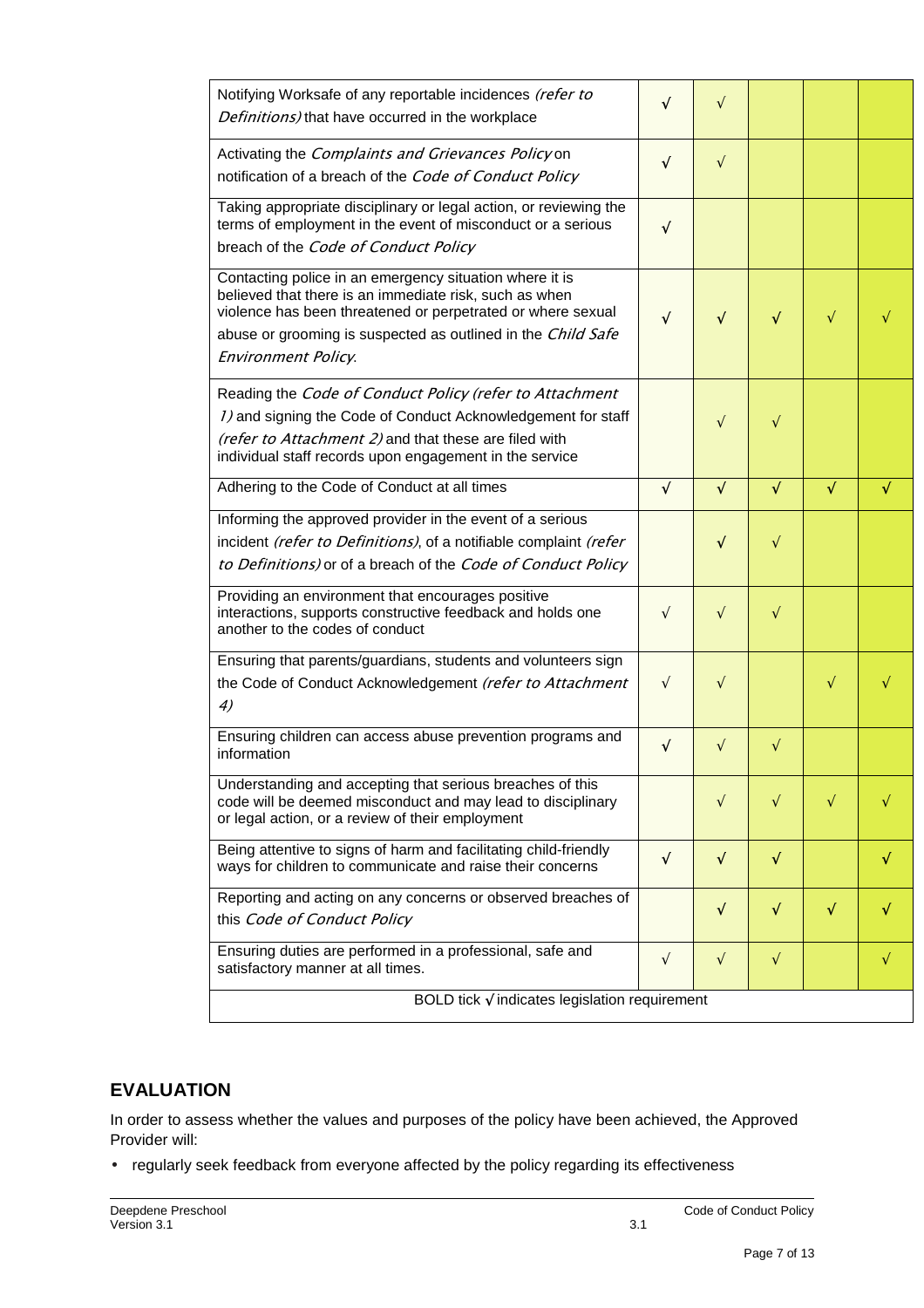- monitor the implementation, compliance, complaints and incidents in relation to this policy
- assess whether a satisfactory resolution has been achieved in relation to issues arising from this policy
- keep the policy up to date with current legislation, research, policy and best practice
- revise the policy and procedures as part of the service's policy review cycle, or as required
- notify parents/guardians at least 14 days before making any changes to this policy or its procedures, unless a lesser period is necessary due to risk.

# **ATTACHMENTS**

- Attachment 1: Code of Conduct for Approved Provider, Nominated Supervisor and all staff
- Attachment 2: Code of Conduct Acknowledgement for staff
- Attachment 3: Code of Conduct for parents/guardians, students, contractors and volunteers
- Attachment 4: Code of Conduct Acknowledgement for parents/guardians, students, contractors and volunteers

# **AUTHORISATION**

This policy was adopted by the Approved Provider of Deepdene Preschool on November 2021.

# **REVIEW DATE:** NOVEMBER 2022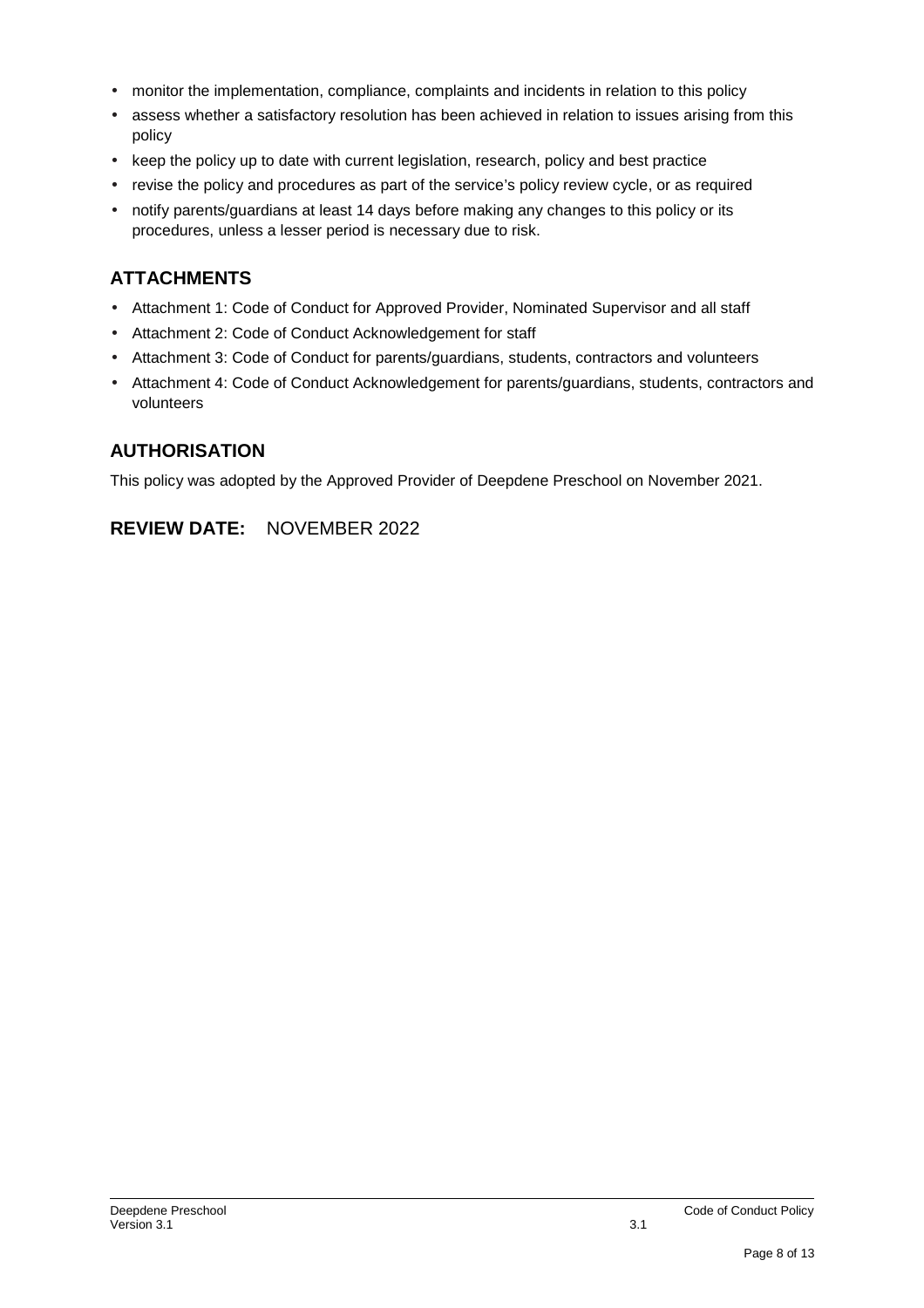## **ATTACHMENT 1 Code of conduct for the Approved Provider, Nominated Supervisor and all staff<sup>1</sup>**

The Approved Provider, Nominated Supervisor and all staff at Deepdene Preschool are responsible for promoting the safety and wellbeing of children and their families by: welcoming all children and their families and being inclusive

- Welcoming all children and their families and being inclusive
- treating everyone with respect, including listening to and valuing their ideas and opinions
- contributing to a culture of child safety
- adhering to the Child Safe (formerly Child Protection) Policy and all other policies
- taking all reasonable steps to protect children from abuse
- respecting the privacy of children and their families, and only disclosing information to people who have a need to know as required under the Privacy and Confidentiality Policy
- reporting and acting on any breaches of this Code of Conduct, complaints or concerns.
- Acknowledging the vulnerability of Aboriginal children, children from a culturally and linguistically diverse background and children with a disability and having zero tolerance of discrimination

### **Professional responsibilities**

The Approved Provider, Nominated Supervisor and all staff demonstrate our commitment to our professional responsibilities by:

- undertaking duties in a competent, timely and responsible way
- ensuring our knowledge and expertise is up to date and relevant to our roles
- being aware of the role of other professionals and agencies and working collaboratively and within the limits of our professional expertise
- understanding and complying with legal obligations in relation to:
	- − discrimination, harassment and vilification
	- − negligence
	- − grooming
	- − disclosure of child sexual abuse
	- − protection of a child from child sexual abuse
	- − mandatory reporting
	- − privacy and confidentiality
	- − occupational health and safety, including emergency evaluation procedures
	- − raising any complaints or grievances in accordance with the Complaints and Grievances Policy
	- − maintaining teacher registration and Working with Children checks as applicable.
- raising any complaints or grievances in accordance with the Complaints and Grievances Policy.

### **Relationships with children**

The Approved Provider, Nominated Supervisor and all staff at Deepdene Preschool demonstrate our commitment to high-quality education and care for children by:

- encouraging children to express themselves and their opinions
- allowing children to undertake experiences that develop self-reliance and self-esteem

 1 This attachment was informed by the Victorian Institute of Teaching's The Victorian Teaching Profession Code of Conduct and A Guide for Creating A Child Safe Organisation, available from the Commission for Children and Young People (refer to Sources)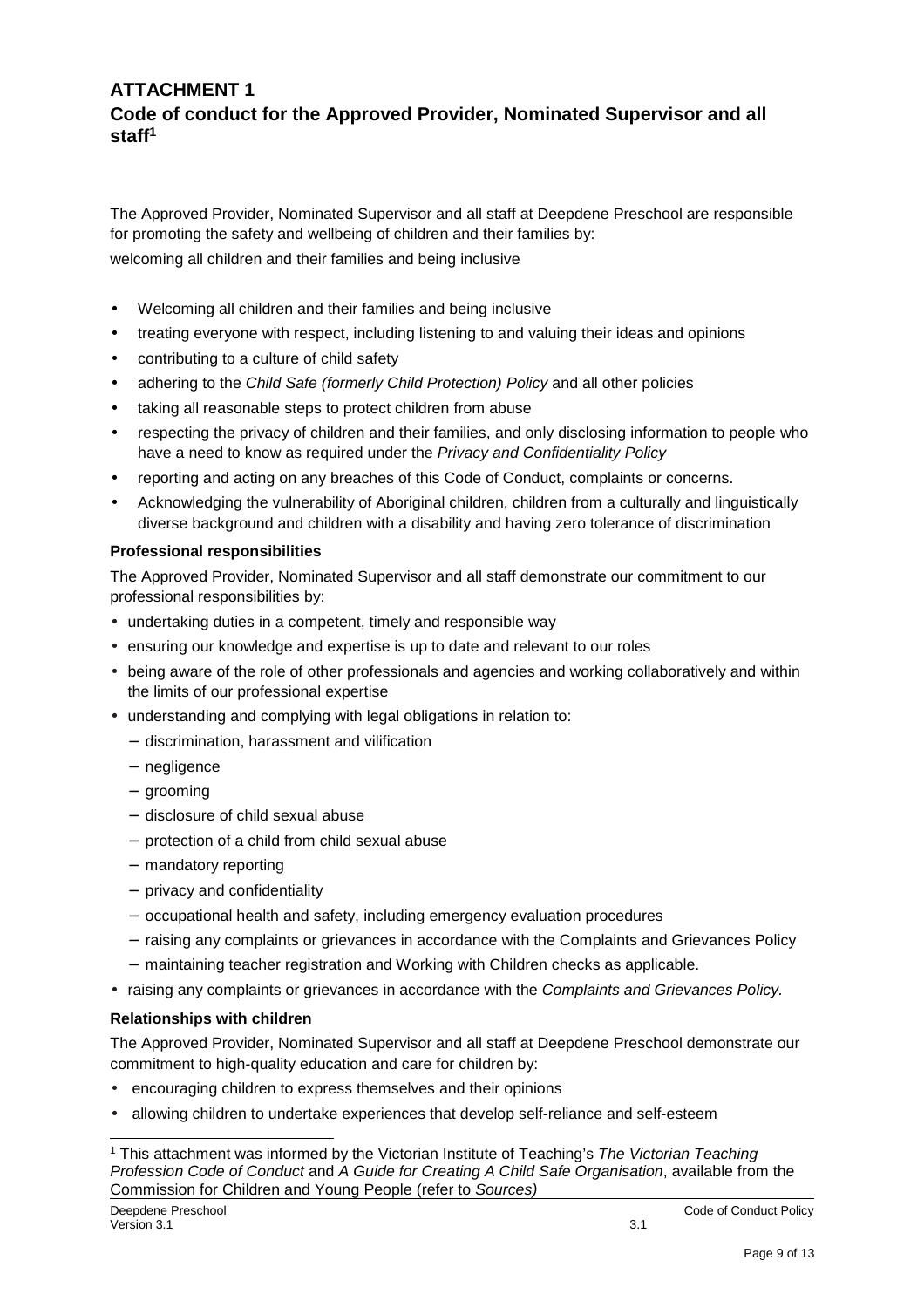- maintaining a safe environment for children
- being a positive role model at all times
- speaking to children in an encouraging and positive manner
- giving each child positive guidance and encouraging appropriate behaviour
- providing opportunities for children to interact and develop respectful and positive relationships with each other, and with other staff members and volunteers at the service
- regarding all children equally, and with respect and dignity
- having regard to their cultural values and supporting them to express their culture
- respecting individual difference including age, physical and intellectual development, and catering for the abilities of each child at the service
- working with children in an open and transparent way by informing other staff about the work being done with children
- encouraging and assisting children to undertake activities of a personal nature for themselves e.g. toileting and changing clothes
- informing children if physical contact is required for any purpose, asking them if they are comfortable with this interaction and complying with the Interactions with Children policy.

### **Relationships with parents/guardians and families**

In our relationships with parents/guardians and families, the Approved Provider, Nominated Supervisor and all staff demonstrate our commitment to collaboration by:

- maintain professional and ethical relationships with families attending the service
- respecting the role of parents/guardians as the child's first educator
- working collaboratively with parents/guardians and families
- considering the perspective of parents/guardians and families when making decisions that impact on the education and care of their child
- communicating with parents/guardians and families in a timely and sensitive manner
- responding to concerns expressed by parents/guardians and families in a timely and appropriate manner.

### **Relationships with employer and between colleagues**

In relationships with the Approved Provider, Nominated Supervisor and between colleagues, staff demonstrate collegiality by:

- encouraging others to act in accordance with this Code of Conduct and taking action when they observe behaviours which are outside of the Code of Conduct
- developing relationships based on mutual respect, equity and fairness
- working in partnership in a courteous, respectful and encouraging manner
- valuing the input of others
- sharing expertise and knowledge in appropriate forums, and in a considered manner
- respecting the rights of others as individuals
- giving encouraging and constructive feedback, and respecting the value of different professional approaches
- being prepared to have difficult conversations and use constructive processes to address differences of opinion.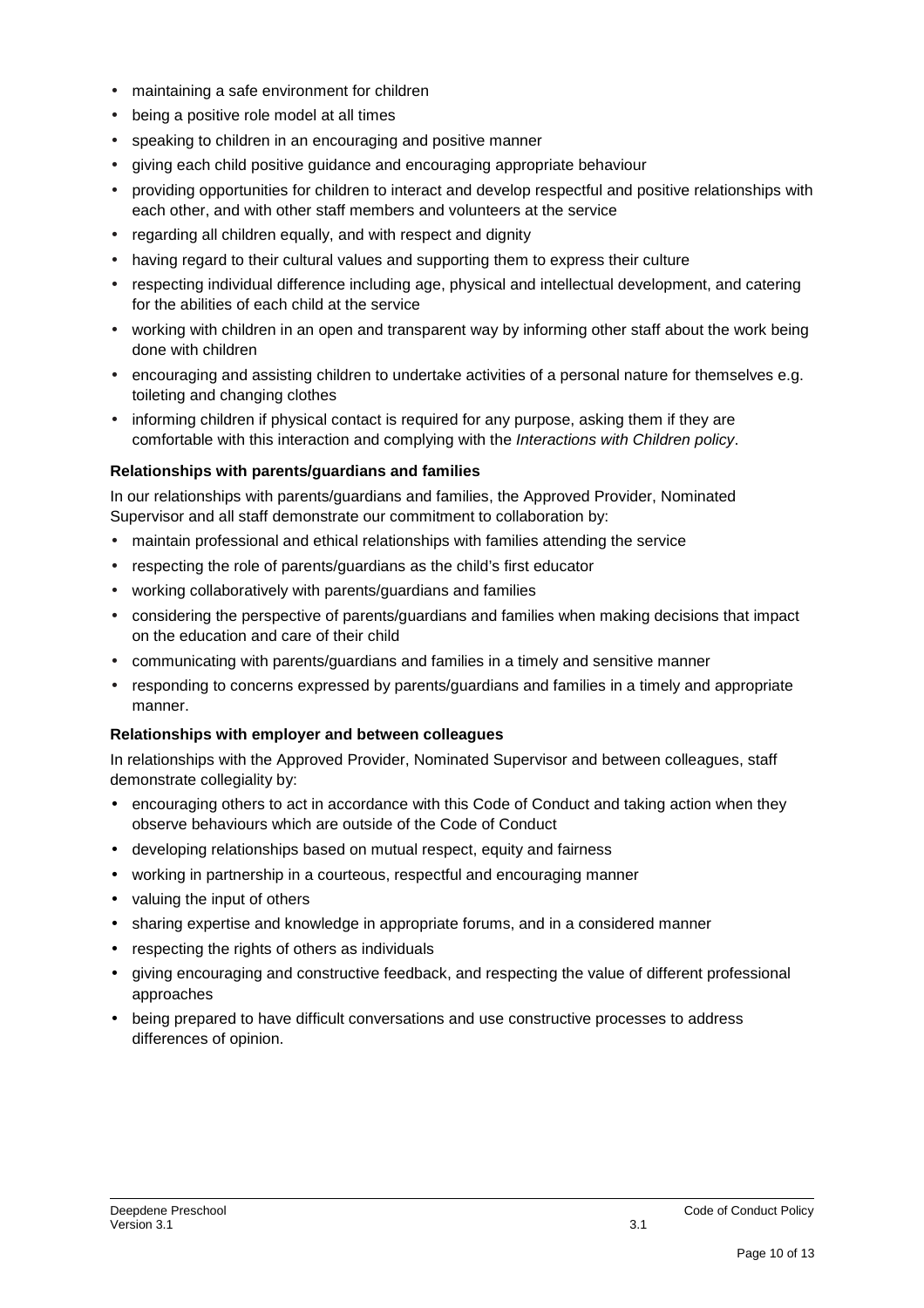# **ATTACHMENT 2 Code of Conduct Policy Acknowledgement for staff**

I hereby acknowledge that on  $1/1$ , I received a copy of the Code of Conduct Policy for Deepdene Preschool.

I have read the policy and I understand its contents.

I commit to abiding by the Code of Conduct and fulfilling my responsibilities as outlined in this policy whilst working at Deepdene Preschool.

I understand that the Approved Provider will address any breach of this policy, and that any serious breach could lead to disciplinary or legal action.

| Signature         | Name (please print) | Date |
|-------------------|---------------------|------|
| Witness signature | Name (please print) | Date |

Thank you for your contribution to making Deepdene Preschool an open, safe, welcoming and friendly environment.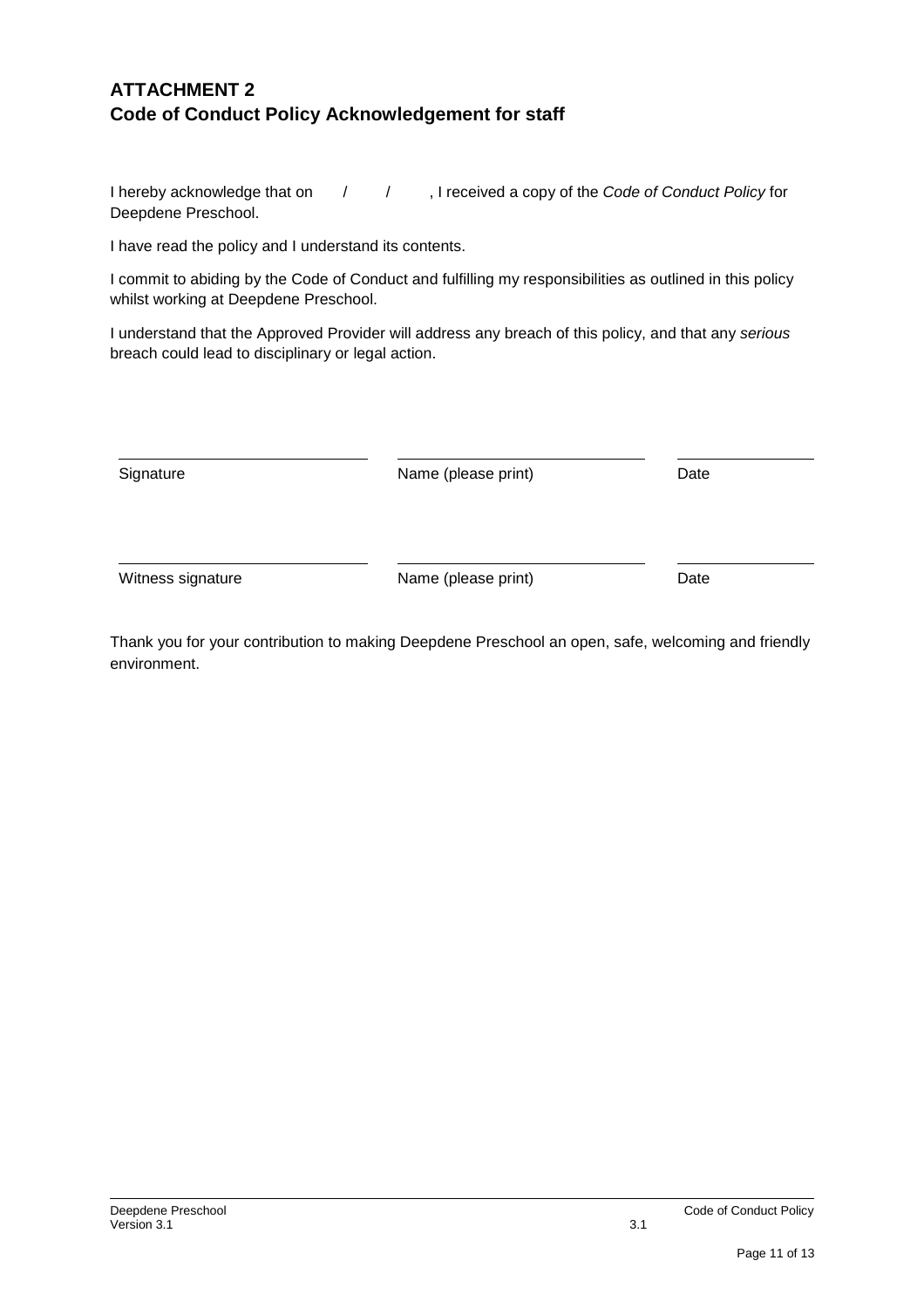# **ATTACHMENT 3**

## **Code of conduct for parents/guardians, students, volunteers, contractors and visitors**

I commit to contributing to creating an environment at Deepdene Preschool that:

- respects the rights of the child and values diversity
- acknowledges the vulnerability of Aboriginal children, children from a culturally and linguistically diverse background and children with a disability and has zero tolerance of discrimination
- maintains a duty of care (refer to *Definitions*) towards all children at the service
- is committed to the safety and wellbeing of each child at the service
- is committed to the safety and wellbeing of all staff at the service
- provides a safe and secure environment for all at the service
- provides an open, welcoming environment in which everyone's contribution is valued and respected
- is committed to communicating openly and honestly
- is committed to continually learning how to be inclusive and respectful of cultural needs
- encourages parents/guardians, volunteers, students and community members to support and participate in the program and activities of the service.

### **Relationships with children**

In our relationships with children, I commit to:

- being a positive role model at all times
- encouraging children to express themselves and their opinions
- allowing children to undertake experiences that develop self-reliance and self-esteem
- maintaining a safe environment for children
- speaking to children in an encouraging and positive manner
- giving each child positive guidance and encouraging appropriate behaviour
- regarding all children equally, and with respect and dignity
- having regard to each child's cultural values
- respecting individual difference including age, physical and intellectual development, and catering for the abilities of each child at the service.

### **Relationships with the Approved Provider, Nominated Supervisor, staff and others**

In my relationships with the Approved Provider, Nominated Supervisor, staff, other parents/guardians, volunteers and visitors I commit to:

- reading and abiding by the Code of Conduct Policy
- developing relationships based on mutual respect
- working in partnership in a courteous, respectful and encouraging manner
- valuing the input of others
- sharing our expertise and knowledge in a considered manner
- respecting the rights of others as individuals
- giving encouraging and constructive feedback, and respecting the value of different professional approaches
- respecting the privacy of children and their families and only disclosing information to people who have a need to know as required under the Privacy and Confidentiality policy
- following the directions of staff at all times
- treating the kindergarten environment with respect
- raising any concerns, including concerns about safety, as soon as possible with staff to ensure that they can be resolved efficiently
- raising any complaints or grievances in accordance with the Complaints and Grievances Policy.